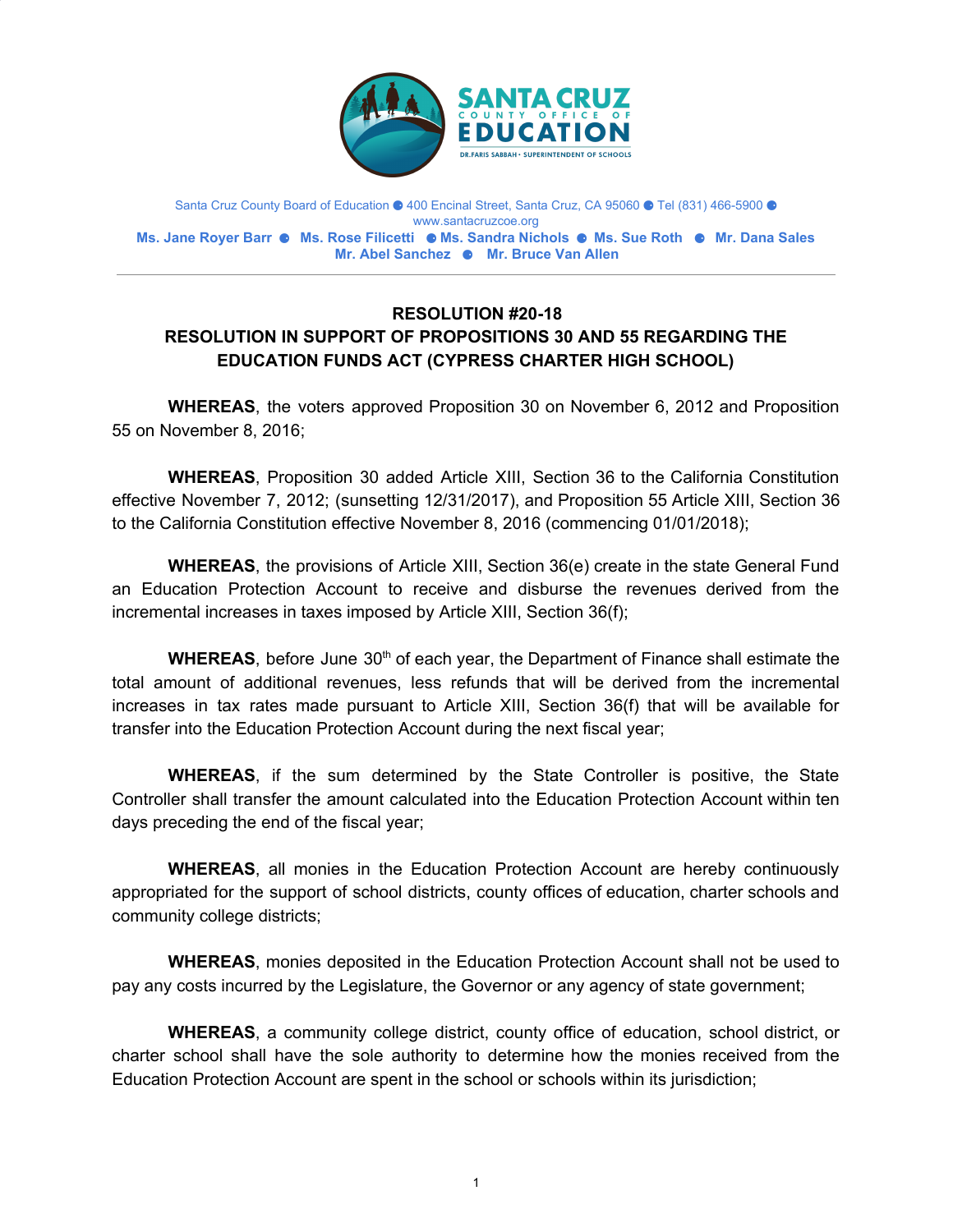Resolution #20-18 Resolution Regarding the Education Protection Account (Cypress) Page 2

**WHEREAS**, the governing board of the district shall make the spending determinations with respect to monies received from the Education Protection Account in open session of a public meeting of the governing board;

**WHEREAS**, the monies received from the Education Protection Account shall not be used for salaries or benefits for administrators or any other administrative cost;

**WHEREAS**, each community college district, county office of education, school district and charter school shall annually publish on its Internet website an accounting of how much money was received from the Education Protection Account and how that money was spent;

**WHEREAS,** the annual independent financial and compliance audit required of community college districts, county offices of education, school districts and charter schools shall ascertain and verify whether the funds provided from the Education Protection Account have been properly disbursed and expended as required by Article XIII, Section 36 of the California Constitution;

**WHEREAS**, expenses incurred by community college districts, county offices of education, school districts and charter schools to comply with the additional audit requirements of Article XIII, Section 36 may be paid with funding from the Education Protection Act and shall not be considered administrative costs for purposes of Article XIII, Section 36.

## **NOW, THEREFORE, IT IS HEREBY RESOLVED**:

- 1. The monies received from the Education Protection Account shall be spent as required by Article XIII, Section 36 and the spending determinations on how the money will be spent shall be made in open session of a public meeting of the governing board of the Santa Cruz County Office of Education as oversight authority for the Santa Cruz County Cypress Charter High School;
- 2. In compliance with Article XIII, Section 36(e), with the California Constitution, the governing board of the Santa Cruz County Office of Education has determined to spend the monies received from the Education Protection Act as attached.